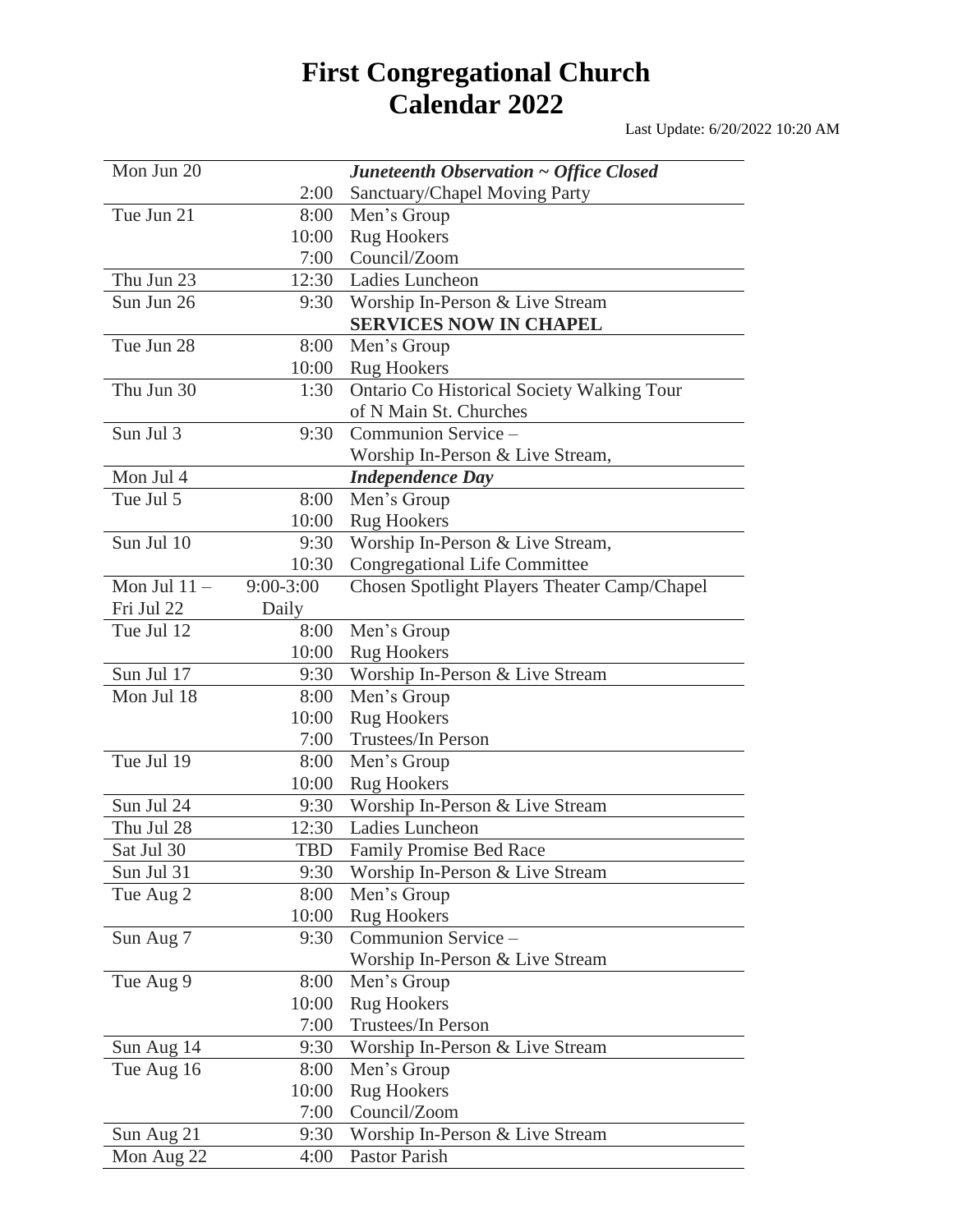| Thu Aug 25 | 10:30 | <b>Staff Meeting</b>                           |
|------------|-------|------------------------------------------------|
|            | 12:30 | Ladies Luncheon                                |
| Sun Aug 28 | 9:30  | Worship In-Person & Live Stream                |
| Tue Aug 30 | 8:00  | Men's Group                                    |
|            | 10:00 | <b>Rug Hookers</b>                             |
| Sun Sep 4  | 9:30  | Communion Service -                            |
|            |       | Worship In-Person & Live Stream                |
| Mon Sep 5  |       | <b>Labor Day</b>                               |
| Tue Sep 6  | 8:00  | Men's Group                                    |
|            | 10:00 | <b>Rug Hookers</b>                             |
| Fri Sep 9  |       | <b>Wedding Rehearsal</b>                       |
| Sat Sep 10 |       | Wedding                                        |
| Sun Sep 11 |       | <b>Rally Day ~ Time Changes for Service</b>    |
|            | 9:00  | Choir                                          |
|            | 10:30 | Worship In-Person & Live Stream, Sunday School |
| Tue Sep 13 | 8:00  | Men's Group                                    |
|            | 10:00 | <b>Rug Hookers</b>                             |
| Wed Sep 14 | 12:00 | P.E.O.                                         |
| Sun Sep 18 | 9:00  | Choir                                          |
|            | 10:30 | Worship In-Person & Live Stream, Sunday School |
|            | 11:45 | <b>Social Action Committee</b>                 |
| Tue Sep 20 | 8:00  | Men's Group                                    |
|            | 10:00 | <b>Rug Hookers</b>                             |
|            | 7:00  | Council/Zoom                                   |
| Thu Sep 22 | 12:30 | Ladies Luncheon                                |
| Sun Sep 25 | 9:00  | Choir                                          |
|            | 10:30 | Worship In-Person & Live Stream, Sunday School |
| Sun Oct 2  | 9:00  | Choir                                          |
|            | 10:30 | Communion Service -                            |
|            |       | Worship In-Person & Live Stream, Sunday School |
| Sun Oct 9  | 9:00  | Choir                                          |
|            | 10:30 | Worship In-Person & Live Stream, Sunday School |
| Sun Oct 16 | 9:00  | Choir                                          |
|            | 10:30 | Worship In-Person & Live Stream, Sunday School |
| Sun Oct 23 | 9:00  | Choir                                          |
|            | 10:30 | Worship In-Person & Live Stream, Sunday School |
| Thu Oct 27 | 12:30 | Ladies Luncheon                                |
| Sun Oct 30 | 9:00  | Choir                                          |
|            | 10:30 | Worship In-Person & Live Stream, Sunday School |
| Sun Nov 6  | 9:00  | Choir                                          |
|            | 10:30 | Worship In-Person & Live Stream, Sunday School |
| Sun Nov 13 | 9:00  | Choir                                          |
|            | 10:30 | Worship In-Person & Live Stream, Sunday School |
| Sun Nov 20 | 9:00  | Choir                                          |
|            | 10:30 | Worship In-Person & Live Stream, Sunday School |
| Thu Nov 24 |       | <b>Thanksgiving Day</b>                        |
| Fri Nov 25 |       | <b>Office Closed</b>                           |
| Sun Nov 27 | 9:00  | Choir                                          |
|            | 10:30 | Worship In-Person & Live Stream, Sunday School |
| Sun Dec 4  | 9:00  | Choir                                          |
|            | 10:30 | Worship In-Person & Live Stream, Sunday School |